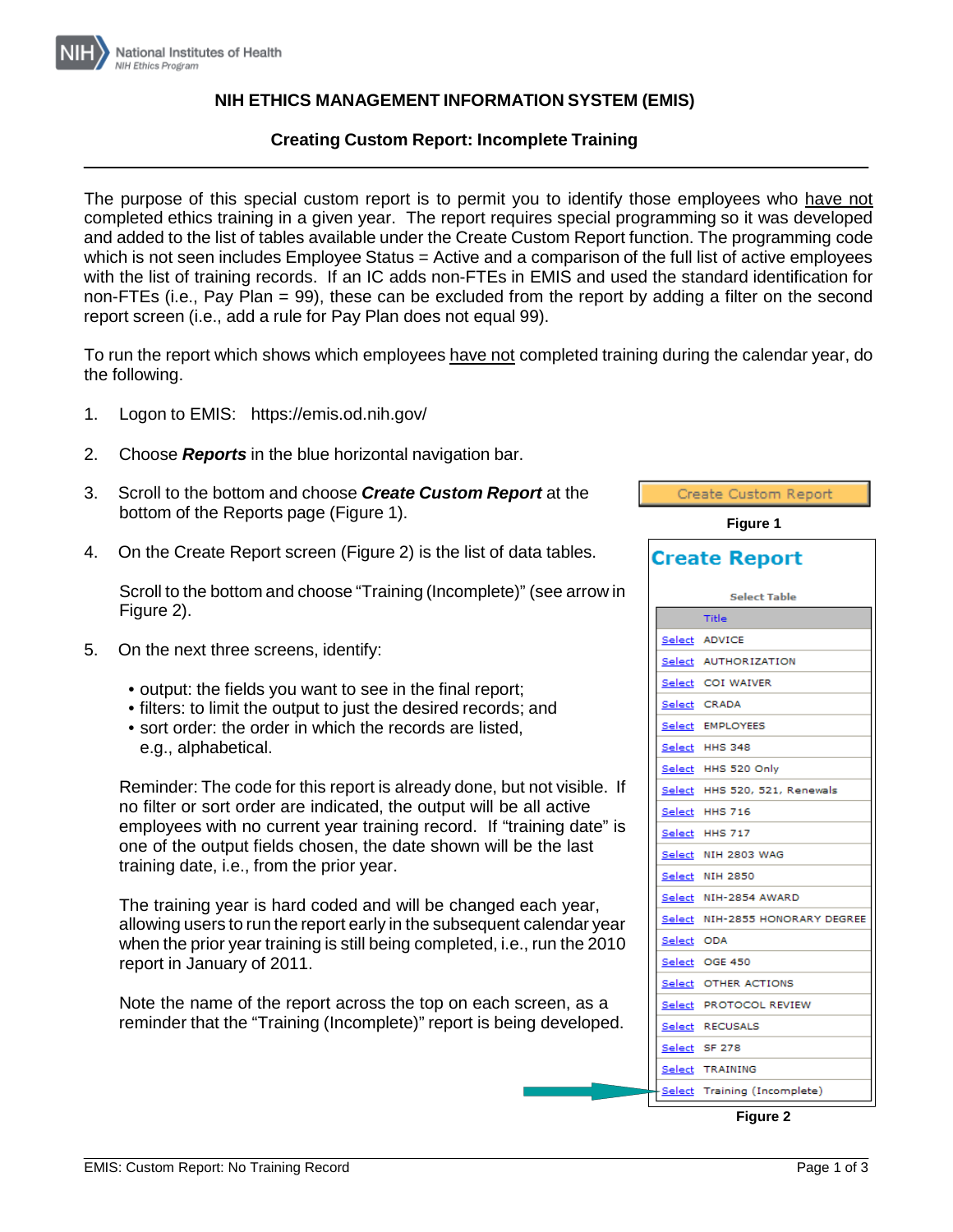6**. On the first Adhoc Reporting Tool screen, choose the fields** for the output report. Highlight a field in the left column (Available Fields) and click on the *Add Field* bar to move the field to the right column (Selected Fields). Identify all fields for the output, rearrange using the various bars. See Figure 3.

> Note that there are options to add all or remove all, move fields to the top or bottom, or move fields up or down one line at a time. The final list, top to bottom, is the order the fields will be included in the final report.

7. **On the second Adhoc Reporting Tool screen add the filters to limit output to desired records.** Identify specific rules to limit output to the desired outcome. Some filters are already chosen as part of the coding. For purposes of this report, choices are limited to:

• IC

• Filer status. To see only OGE 278 filers, or only OGE 450 filers, who have not completed training. choose *Filer Status*, then choose *Is equal to* and then choose the desired status from the drop-down list.

Because this report is already pre-coded to identify employees without a current year training record, do not use Training Year equals current year. The result will be no matches. The report is looking for those with no training record in the current year, so adding that filter means no records will match.



**Figure 3**

| <b>Available Fields:</b><br>09. Filer Status<br>10. Procure Resp<br>11. Pay Plan<br>12. Pay Grade<br>13. Job Series<br>14. Senior NIH<br>15. Filer Effect Date<br>16. Termination Date<br>17. Division | $\overline{\phantom{a}}$ | Is equal to     | Is not equal to                                         |
|--------------------------------------------------------------------------------------------------------------------------------------------------------------------------------------------------------|--------------------------|-----------------|---------------------------------------------------------|
|                                                                                                                                                                                                        |                          | Is like         | Is not like                                             |
|                                                                                                                                                                                                        |                          | Is null         | Is not nul                                              |
|                                                                                                                                                                                                        |                          | Is less than    | Is less than or equal to                                |
|                                                                                                                                                                                                        |                          | Is greater than | Is greater than or equal to                             |
| 18, SAC<br>19. Salary<br>20.                                                                                                                                                                           |                          | Is in between   | Is not in between                                       |
|                                                                                                                                                                                                        |                          |                 | (*) The Value(s) C Another Field (*) AND Rule C OR Rule |
| 22. Training Year<br>Filter where                                                                                                                                                                      |                          |                 |                                                         |
|                                                                                                                                                                                                        |                          |                 | <b>Add Rule</b>                                         |
|                                                                                                                                                                                                        |                          |                 | Clear / Restart                                         |
|                                                                                                                                                                                                        |                          |                 | Delete Rule                                             |
|                                                                                                                                                                                                        |                          |                 | 3.713 Matches                                           |

The report also includes only those records where Employee Status equals Active, so do not add that filter.

Notice the number in the lower right corner of the screen, 3,713. At the time the screen shot was captured, there were 3,713 active employees who did not have a 2010 training record. As more employees complete the training, this number will decrease.